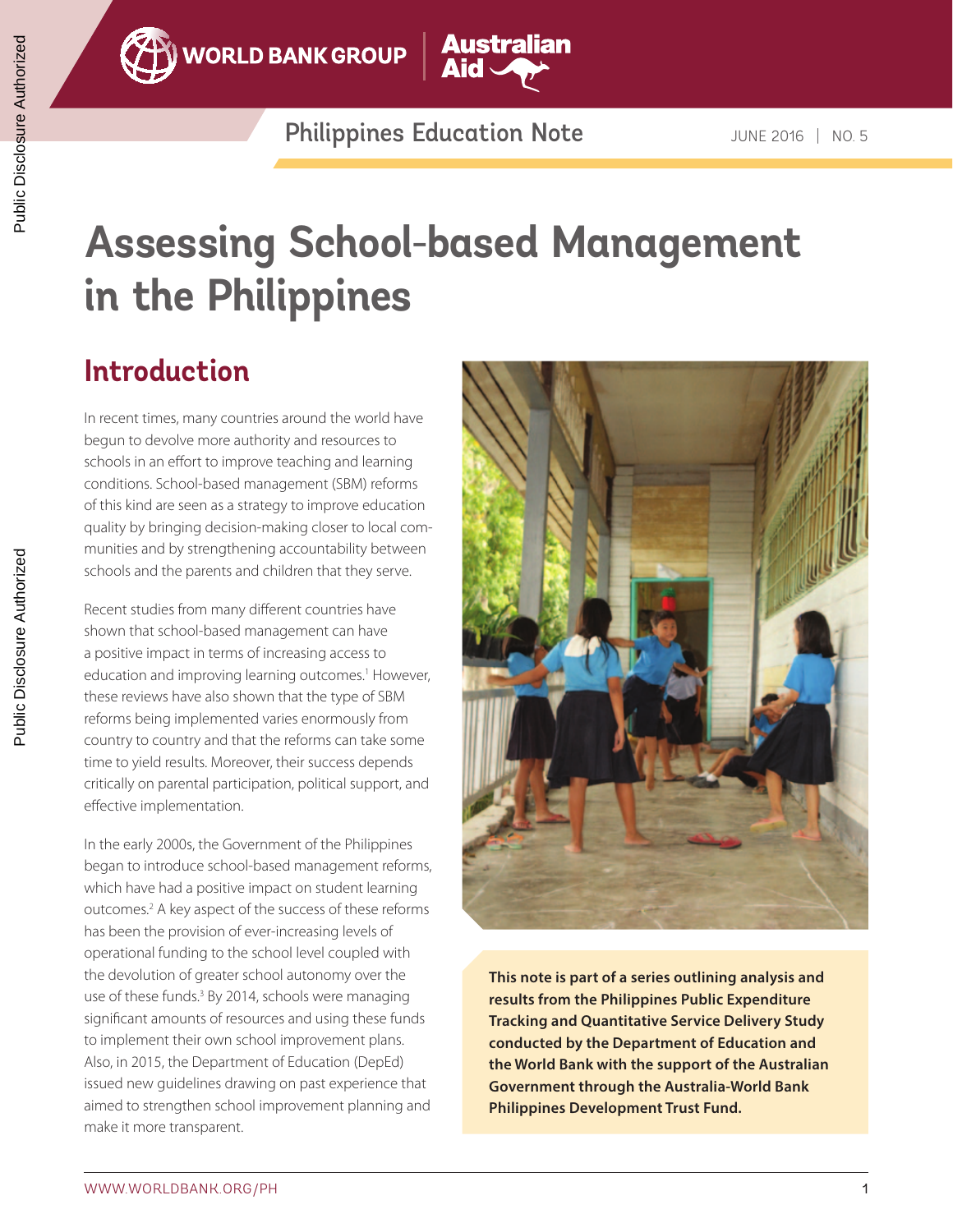#### **Box 1: The Philippines Public Education Expenditure Tracking and Quantitative Service Delivery Study**

The aim of the Philippines Public Education Expenditure and Quantitative Service Delivery Study has been to answer four main questions on the use of the public education budget:

- 1. *Resource flow, management, and control.* What factors prevent resources from reaching their intended destination in a timely and transparent manner?
- 2. *Existence, use, and financing of inputs at the school level.* Do schools have access to essential inputs and how effective are the systems that govern their use?
- 3. *Equity.* How do the resources available to schools and the systems that manage these resources differ among regions and socioeconomic groups?
- 4. *School performance and resources.* How and why does the performance of schools differ and what drives those differences?

The study has tracked over 80 percent of the national government education budget (including teacher salaries and training, school maintenance and operating expenses, construction, and learning materials) as well as local government spending on basic education.

In order to assess how funds flow and how they are used at the school level, the study team conducted a nationally representative survey of government institutions and public schools in the last quarter of 2014. The Autonomous Region in Muslim Mindanao was excluded from the study because government funds for this region are managed separately and flow to schools through a different mechanism. In addition, integrated schools (which offer both elementary and high school education) and schools that did not have final grade elementary and high school students were excluded from the sample, primarily because the study aimed to measure outcomes at the end of elementary school and at the end of high school.

The sample for the survey included all regional offices of the Department of Education (DepEd) and the Department of Budget and Management (DBM), 51 division and 113 district offices of DepEd, 54 district engineering offices of the Department of Public Works and Highways, 74 provincial and city/municipality local governments, 249 public elementary schools, and 200 public high schools. At the school level, interviewers administered a questionnaire to each parent-teacher association, assessed the competencies of approximately 1,500 teachers, and interviewed 2,200 student households.

The data collected were used to explore the systems that govern the use of public funds and to assess how the availability of resources differed among schools. The study team combined information on the flow of funds to schools with information on school characteristics and quality to evaluate how financing and governance affected school performance.

The purpose of this policy note is to assess the current status of school-based management in elementary and high schools in the Philippines. The findings reported in the note are based on a comprehensive survey of the public education system that tracked public education expenditure and assessed the quality of education services (see Box 1).

The note shows that the key elements of an effective school-based management system are in place. However, schools report that they are not yet implementing many

of the key aspects of this system. Moreover, parents and local communities still play a very limited role in decisionmaking and in holding schools accountable. Given the ever increasing amounts of resources that schools now control and the need to give them more flexibility over how to use those funds, this note argues that the role of representative school governing councils could be expanded and efforts made by DepEd to increase awareness among parents and education stakeholders of the useful role they could play in supporting school-based management.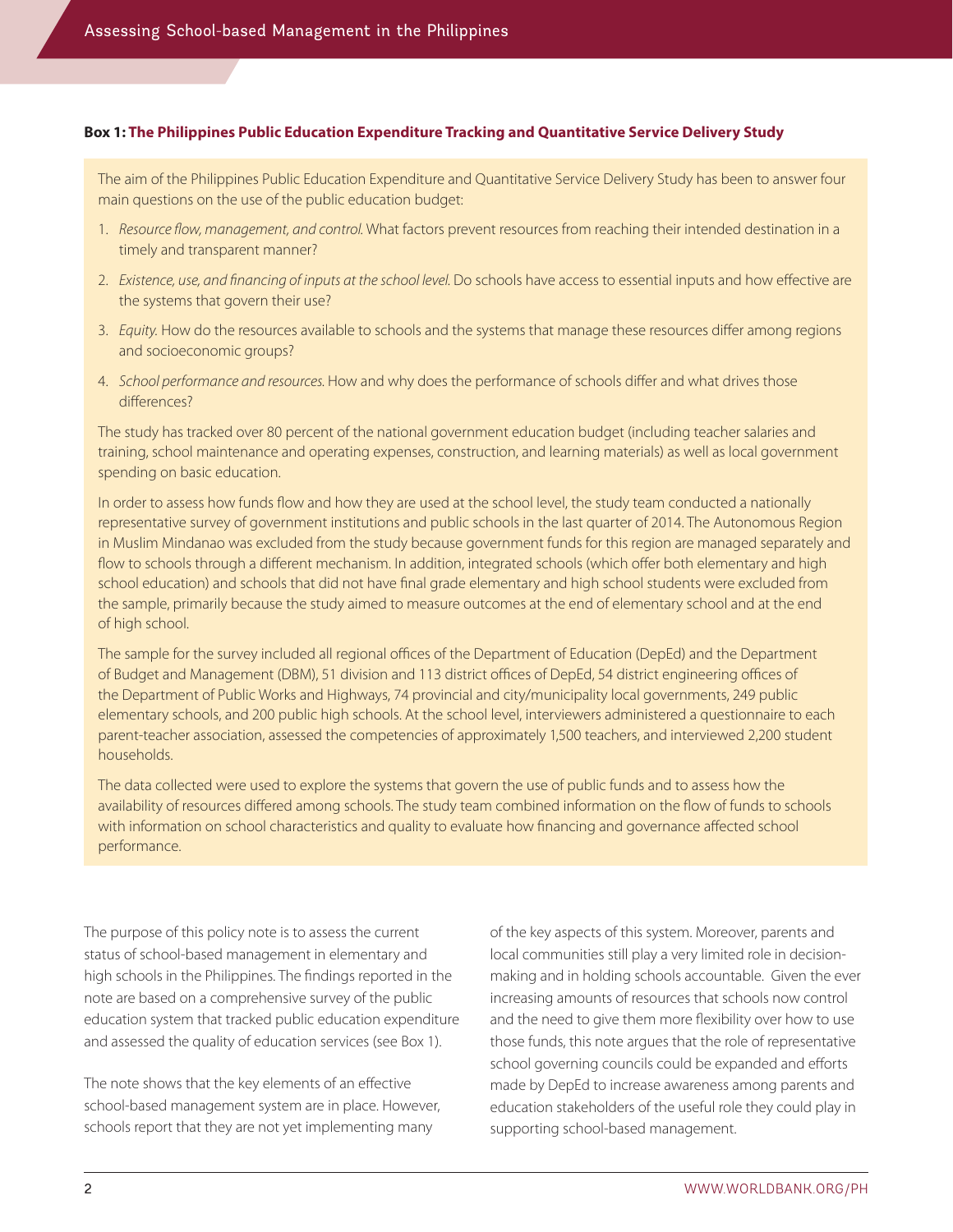### **Implementation of Schoolbased Management in the Philippines**

Studies that have assessed the implementation of schoolbased management have generally focused on three key dimensions:

- ¾ *Autonomy.* The degree of autonomy that schools have to make their own decisions determines their ability to affect the educational outcomes of their students.
- ¾ *Participation in decision-making.* A central component of SBM reforms has been to encourage greater participation by parents and other members of the community in supporting schools, usually by establishing or strengthening school governing bodies.
- ¾ *Accountability and transparency.* The extent to which a school is accountable to its local community is an important aspect of its management practices, including the transparency of the school decisionmaking process and the quality of information that the school provides to its stakeholders.

Most schools in the Philippines have as yet not gone very far in implementing school-based management. In 2009, DepEd introduced a tool for schools to carry out their own assessment of their progress in implementing SBM (Box 2). In 2014 the PETS-QSDS study collected information on the results of these self-assessments and found that the majority of elementary and high schools reported having put in place only the lowest level of SBM (Figure 1). This means that they had only a minimum number of arrangements in place for community participation and for taking action to improve learning outcomes. Fewer than 10 percent of schools reported being at the highest level of SBM implementation and, thus, meeting all standards of community participation and school-based management.

Poorer students were more likely than wealthier students to attend schools with lower self-assessed SBM ratings. The PETS-QSDS survey included a nationally representative sample of public elementary and high school student households. Using information collected on consumption and asset ownership in the survey, it was possible to rank student households by estimated levels of per capita

#### **Figure 1: Most Schools Rated Themselves as Being at the Lowest Level of SBM Implementation**

*implementation level, 2014*

*Percentage of schools by latest self-assessed SBM* 



*Source:* PETS-QSDS national survey – school-level data.

household consumption.4 Using this indicator, it was possible to disaggregate the SBM ratings by schools serving different socioeconomic groups. The study found that students from the poorest 20 percent of households were more likely to attend elementary and high schools that had the lowest level of self-assessed SBM implementation than students from the wealthiest 20 percent of households.<sup>5</sup> Other research has shown that SBM reforms have had only a limited impact in schools that serve poorer communities.<sup>6</sup> The findings from the PETS-QSDS study suggest that this may be due at least in part to the fact that schools in poorer areas are finding it difficult to put SBM into practice.

The main weaknesses identified by school principals were related to school autonomy. On the whole, more elementary school principals than high school principals highlighted weaknesses in their implementation of SBM. However, more high school principals mentioned their inability to raise sufficient resources as a major impediment to putting SBM into practice (Figure 2). It is likely that this also limits the ability of schools to carry out the activities included in their school improvement plans. Approximately 20 percent of elementary and high school principals also cited weaknesses in school improvement planning as an issue preventing the implementation of SBM.

Most principals did not regard the participation of teachers and other internal stakeholders in decision-making at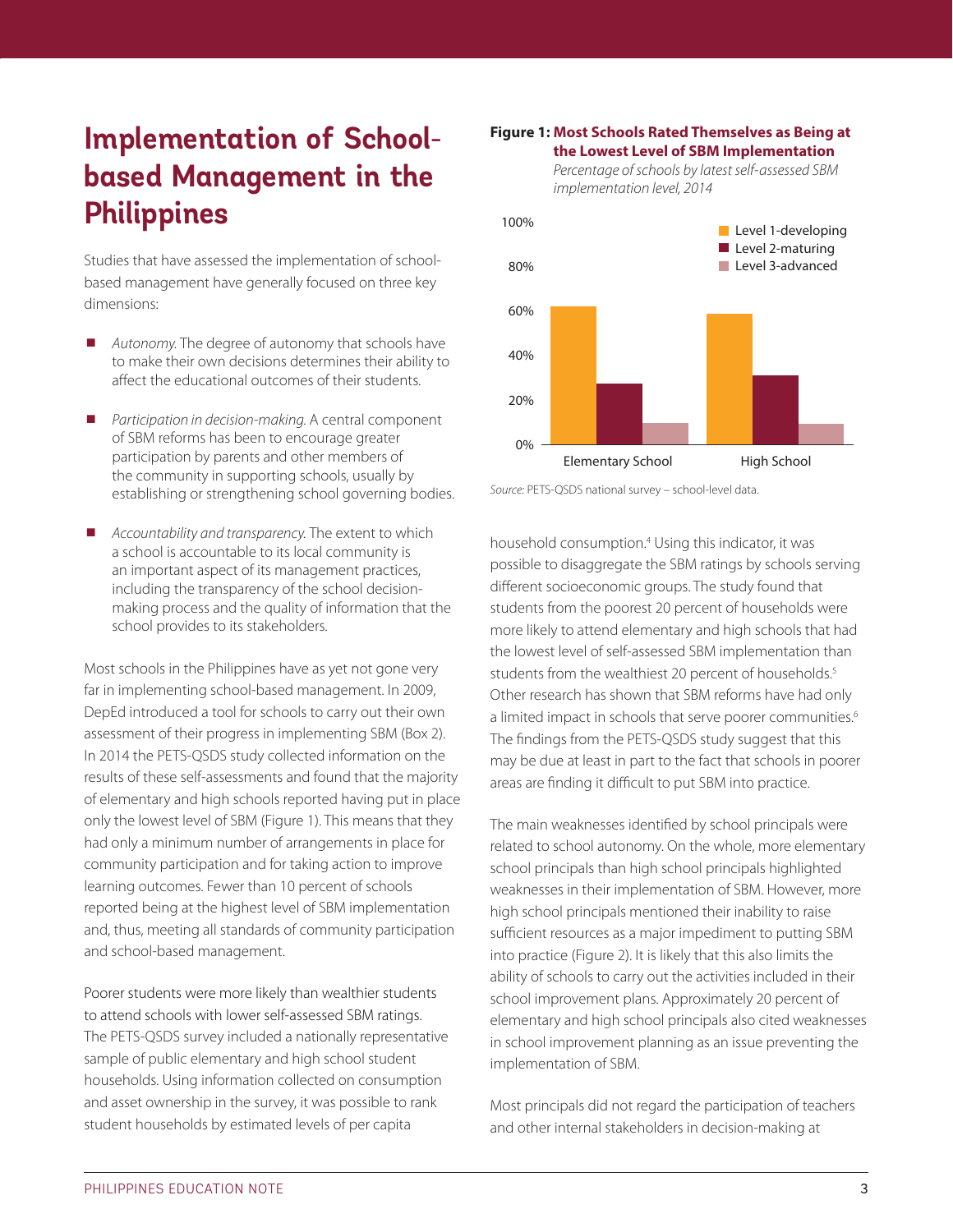#### **Box 2: Measuring the Implementation of School-based Management in the Philippines**

DepEd first introduced a self-assessment tool in 2009 to help schools to improve their school-based management practices. In 2013, it introduced a new self-assessment tool that asked schools to rate the extent to which they had implemented SBM based on 22 indicators that could be converted into an aggregate three-point scale as follows:

- 1. *Level 1 developing:* Schools have developed structures and mechanisms that have increased community participation and improved learning outcomes to an acceptable level.
- 2. *Level 2 maturing:* Schools have introduced and sustained continuous improvements that have led to community participation and have significantly improved student learning outcomes.
- 3. *Level 3 advanced:* Schools have fully implemented a school-based management system that fully involves the local community and is self-renewing and self-sustaining.

In the PETS-QSDS study, schools were also asked to identify any weaknesses they might have in six aspects of schoolbased management defined in the original 2009 assessment. These six aspects are related to the three dimensions of school-based management assessed in this policy note, which are:

- 1. *Autonomy.* School principals were asked about strengths and weaknesses in their school leadership, their ability to raise resources, and their school improvement planning process.
- 2. *Participation.* School principals were asked to identify strengths and weaknesses in their schools' links with internal and external stakeholders.
- 3. *Transparency and accountability.* School principals were asked about strengths and weaknesses in the institutions that hold the school accountable for performance.

Sources: Parandekar, S. (2014). "Benchmarking Public Policy: Methodological Insights from Measurement of School-based Management." World Bank Policy Research Working Paper No. 6938, World Bank, Washington D.C.; DepEd Order No. 83 (2012) "Implementing Guidelines on the Revised SBM Framework, Assessment, and Tool," Department of Education, Manila; and DepEd (2009). "A Manual on the Assessment of SBM Management Practices," Department of Education, Manila.

#### **Figure 2: School Principals Cited Issues Related to School Autonomy as a Major Weakness in the Implementation of SBM**



*Percentage of schools reporting weaknesses in key SBM dimensions, 2014*

*Source:* PETS-QSDS national survey – school-level data.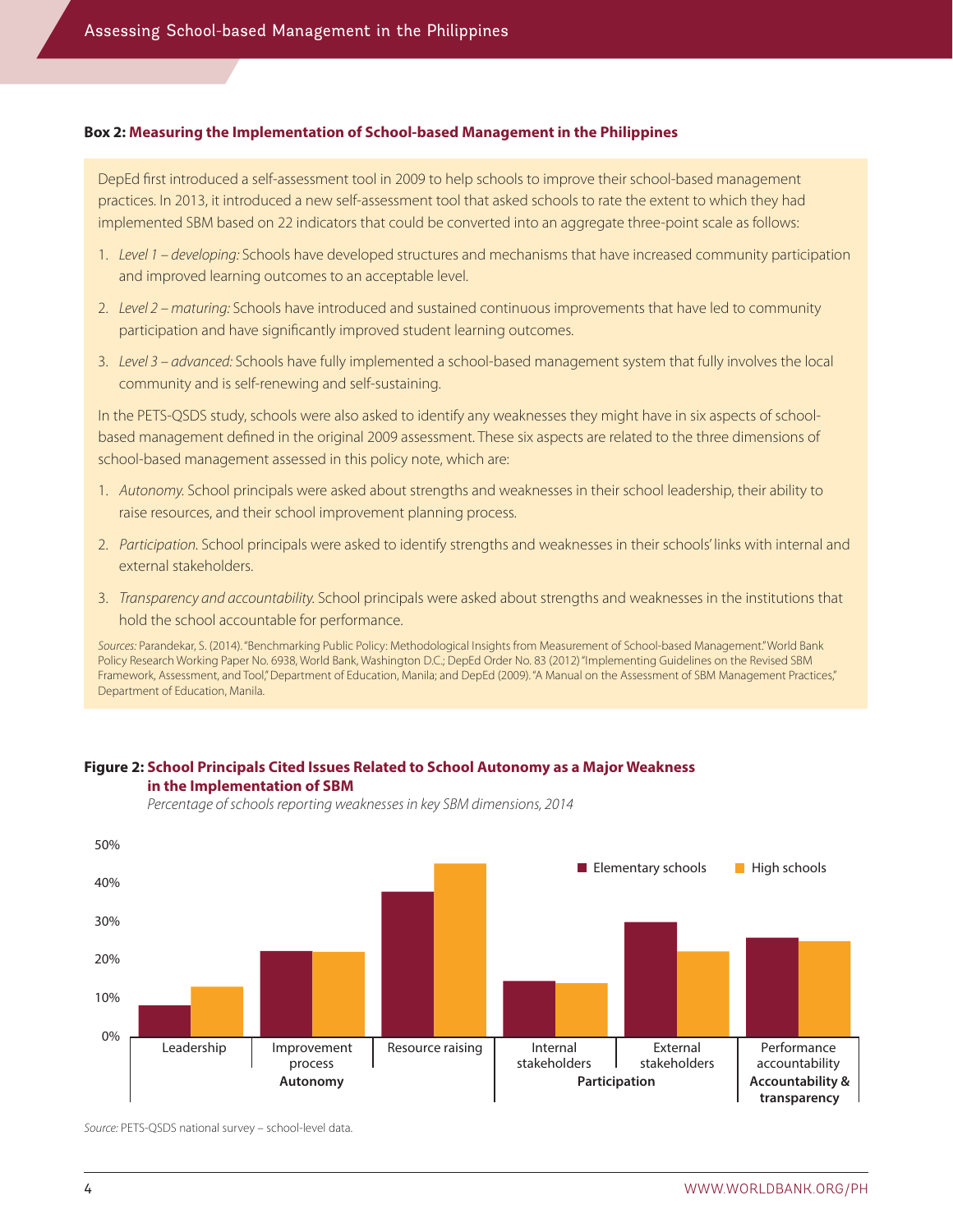the school level as a weakness. However, 40 percent of elementary school principals felt that the engagement of external stakeholders, including parents, local government, and other community representatives, was relatively weak.

#### **Autonomy**

While schools have only a limited amount of autonomy to make decisions about their own affairs, most schools develop their own improvement plans and implement them to the extent that their authority and resources allow. In each school, the school improvement plan (SIP) is developed by the principal with help and input from teachers and the local community. It reviews the school's performance (for example, in terms of student scores on the National Achievement Test) and identifies areas where improvements are needed. Each SIP covers a three-year period, and the school produces a more detailed implementation plan every year. However, schools have very limited authority over such important areas as the hiring and deployment of teachers and school infrastructure improvements.7 In 2014, almost all schools had current school improvement plans in place, and only 5 percent of elementary schools and 10 percent of high schools did not have an up-to-date annual implementation plan.

Schools have discretion over only a very small amount of their total revenues. The PETS-QSDS study collected detailed information on all sources of school revenue and expenditure from a nationally representative sample of elementary and high schools.<sup>8</sup> The findings showed that the average annual revenue of an elementary school was approximately PHP 3 million and for high schools it was PHP 8.1 million (Figure 3). Over 80 percent of school funding is devoted to teacher and staff salaries, and most of these salary payments are for centrally hired government teachers and staff. While school principals have some control over the day-to-day supervision of their staff, the hiring and resources used for school staffing fall outside the school's control. Only around PHP 188,000 or 7 percent of total funds are available to each elementary school to use at its own discretion. High schools have a little more flexibility in the use of their funds but only around PHP 987,000 or 12 percent of each school's total funds are discretionary.

The bulk of these discretionary funds are provided by DepEd and come with some conditions over their use. DepEd provides 70 percent of discretionary funds for elementary schools and 83 percent for high schools. The bulk of cash

#### **Figure 3: Discretionary Resources at the School Level are Low**

*Annual school revenue by type and source, 2013/14 school year*





*Source:* PETS-QSDS national survey – school level.

*Note:* The averages reported in the table are for all schools even if they received zero revenue under a particular category. Other cash revenue includes cash provided to schools by parent-teacher associations, local governments, and barangays and from private sector or NGO contributions.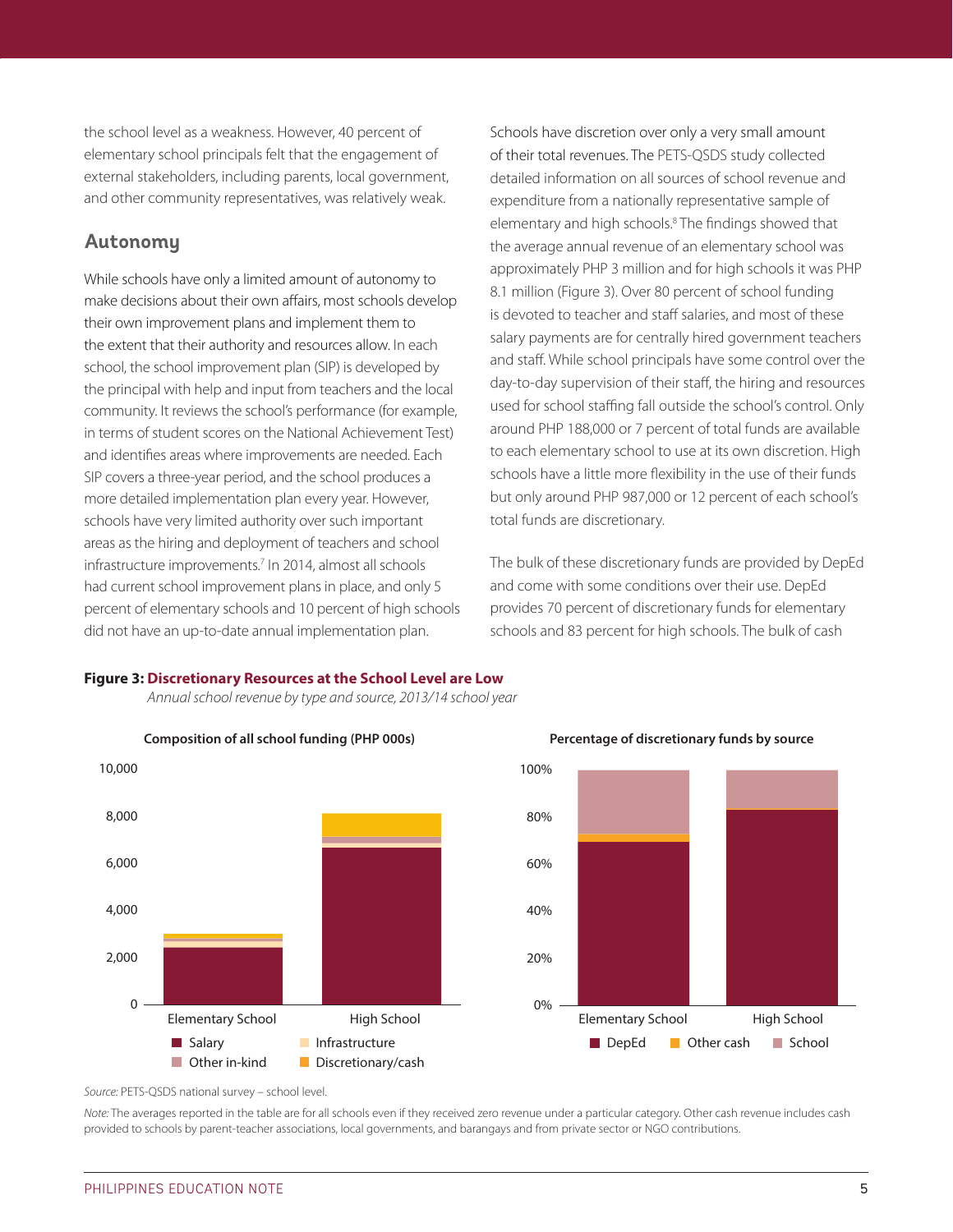funds provided by DepEd is allocated on the basis of student numbers and is provided to cover maintenance and other operating expenses (MOOE).9 Schools are allowed to use these funds on many recurrent items (such as utility payments and small repairs) but are prohibited from spending them on other important items such as learning materials and any capital assets (for example, IT equipment).<sup>10</sup>

Schools also generate their own funds, but their ability to do so is dependent on the socioeconomic composition of their student populations. Schools collect student contributions to cover specific activities (such as school projects, Red Cross, uniforms, and school feeding programs) as well as running the school canteen and other incomegenerating projects. About 27 percent of discretionary revenue comes from these sources in elementary schools compared with 16 percent in high schools.<sup>11</sup> However, schools that serve a large proportion of children from poorer households are restricted in terms of how much of this kind of revenue they can raise. For example, in 2014 students in the poorest quintile attended high schools that collected approximately PHP 60 per student in canteen funds, while students in the wealthiest quintile attended schools that collected PHP 116 per student in canteen funds.12 While some of this difference may have been due to the quantity and quality of food provided, it may also have reflected the greater capacity of wealthier schools to collect revenues to support their own school improvement planning.

A lot of school discretionary resources are devoted to routine expenditures, which leaves only a limited amount available to fund additional activities. The most detailed information available on the use of school discretionary resources comes from official school records on school-level spending on MOOE. In 2013, schools used approximately three-quarters of their MOOE funding to pay for supplies and printing, to undertake routine maintenance, and to pay their utility bills.13 While these are clearly important, it does not leave much room for schools to invest in other activities that might support better learning. For example, less than 5 percent of MOOE funding was used to finance teacher training. A recent detailed costing study found that existing levels of MOOE were insufficient to provide education services up to the standard of existing DepEd norms.14 The limited amount of funding that schools have

available to spend at their own discretion in effect curtails the autonomy that they have to make their own decisions on how best to improve their operations.

### **Participation**

Effective school-based management requires parents and local community members to play a strong supporting role in school decision-making and oversight. The School Governing Council (SGC) for each school is a forum for parents, students, teachers, and community stakeholders to participate in making school improvement decisions. It takes an active role in developing the school improvement plan (SIP) and, together with the school principal, is responsible for endorsing it to the schools division superintendent (SDS) for approval. It is also expected to participate in the monitoring of the implementation of the SIP.15 The number and type of the SGC's members and the frequency of its meetings are initially decided through an establishment meeting attended by parents and other stakeholders. In this meeting the constitution and by-laws of the SGC and the election process for selecting council members are agreed.

Most schools have established school governing councils, and their composition tends to be representative of stakeholders within the school and in the local community (Figure 4). The PETS-QSDS survey found that approximately 90 percent of elementary schools and 80 percent of high schools had SGCs. The PETS-QSDS survey was administered in the last quarter of 2014, and its results showed that, on average, SGCs had met twice since the beginning of the 2014/15 school year. This implies that SGC meetings are usually held every quarter. The survey found that SGCs generally include representatives of most of the major stakeholders including parents, teachers, and students. In terms of overall numbers, parents and students tend to be most heavily represented on elementary school SGCs, whereas in high schools, teachers are more heavily represented.

School principals reported that the most common types of support provided by SGCs is the time and labor that they devote to school activities. Two-thirds of elementary school principals and nearly half of all high school principals reported receiving this kind of support from SGCs. About half of all principals also cited financial support for school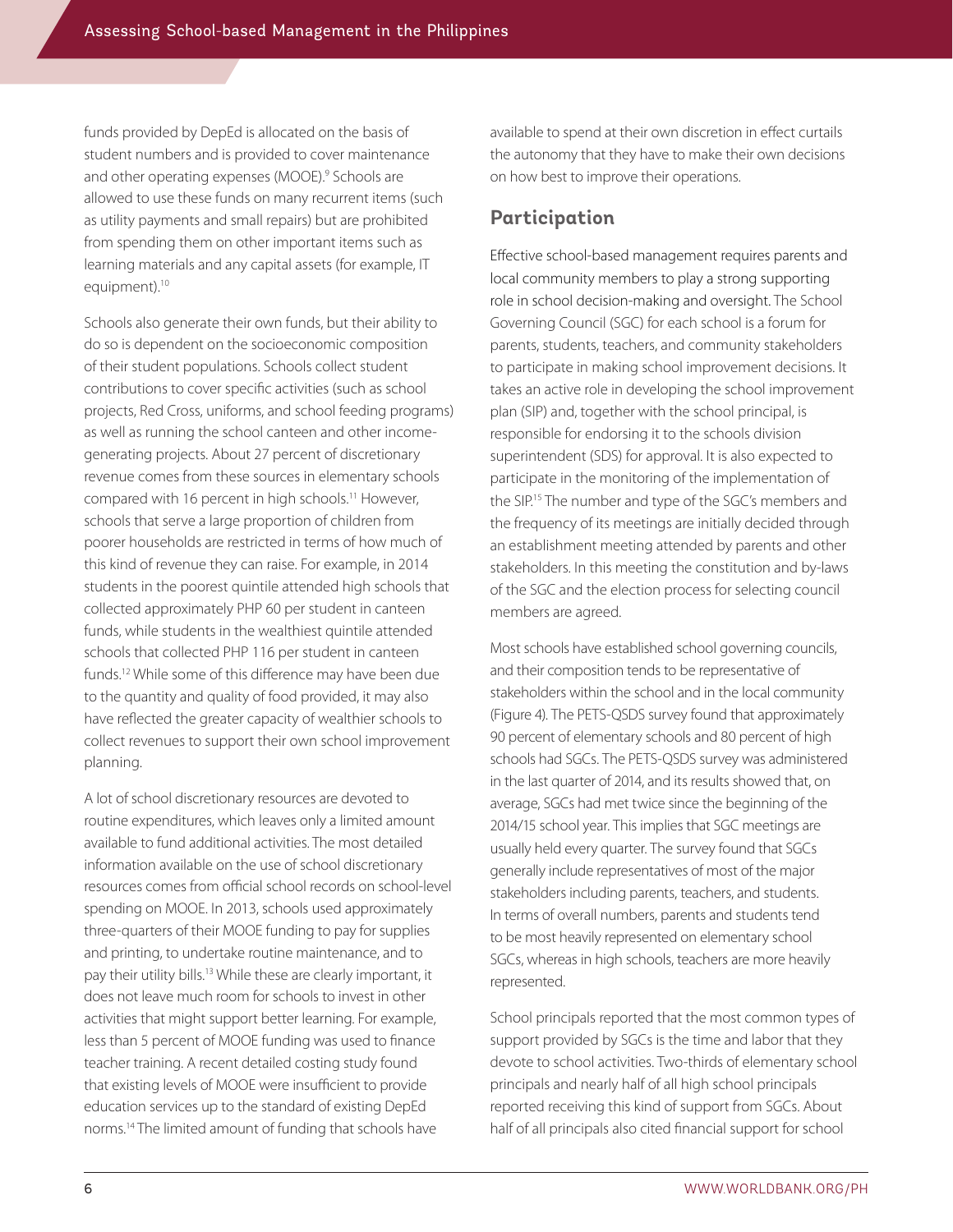

#### **Figure 4: School Governing Councils Are Representative of Most Key Stakeholders**

*Percentage of SGCs by type of membership, 2014*

*Source:* PETS-QSDS national survey – school level.

planning as another type of support received from the SGC. When SGCs meet, the most common topics of discussion are student discipline, school improvement planning, school finances, and student academic performance.

Very few parents of students were aware that their child's school had an SGC. The PETS-QSDS study interviewed a random sample of student households from the schools that were sampled. Nearly three-quarters of the household heads that were interviewed were unaware that their child's school had an SGC (Figure 5). These findings raise questions about how effectively the SGCs are fulfilling their role as forums for school and community collaboration in improving learning outcomes.

Given that parents tend not to know about the existence of the SGC, it is perhaps not surprising that fewer than half of all parents interviewed were aware that their school had an improvement plan. Most of the parents who knew about the SIP seem to have been invited to participate directly in its preparation, but any awareness beyond this group of parents was rare.

Parent-teacher associations (PTA) are another mechanism through which parents can support school improvement. All schools sampled as part of the PETS-QSDS study reported that they had a functioning PTA. The role of PTAs in school decision-making and in the development of the school improvement plan in particular is less clearly articulated than the role of the SGC. The DepEd guidelines governing PTAs focus almost exclusively on procedures for collecting funds

and reporting on their use.<sup>16</sup> However, PTAs are an important way in which parents can raise any concerns about school issues and provide support for school operations. As with SGCs, many PTAs include representatives of other local stakeholders including *barangay* captains and other local government officials.

Parents are moderately more aware of and active in PTAs than in school governing councils. All schools and almost all parents reported that their child's school had a PTA.

#### **Figure 5: Few Parents Know about the SGC or Are Aware of the School Improvement Plan**



*Percentage of parents of elementary and high school students who know about the SGC and the SIP, 2014*

*Note:* The bars relate to the level of education attended by the student from the interviewed household.

*Source:* PETS-QSDS national survey – household level.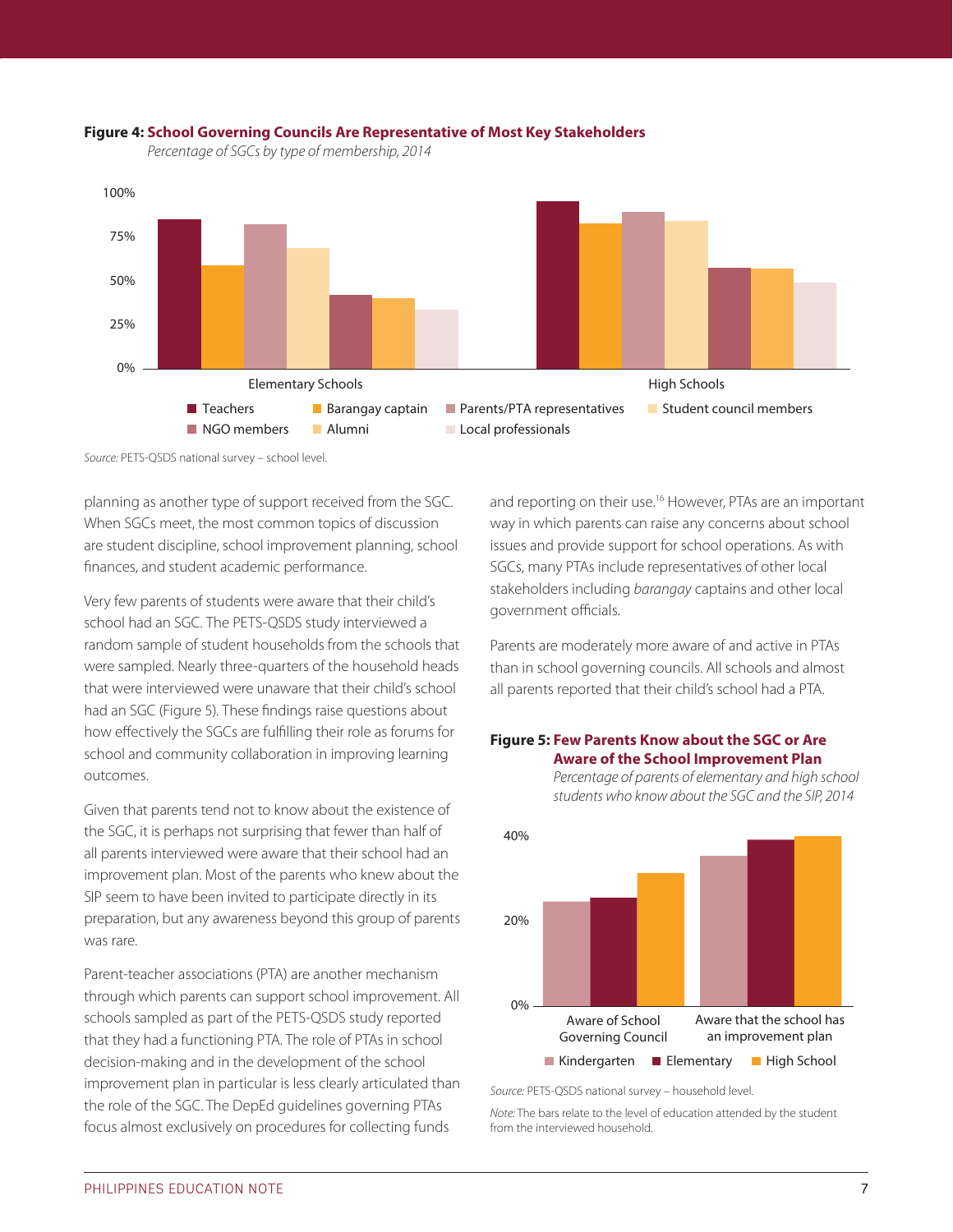Interviews with the Presidents of the PTAs indicated that most PTAs met on a monthly or quarterly basis (Figure 6). Only 10 percent of PTAs in elementary and high schools met less than twice a year. Almost a half of all parents participated in PTA meetings and on average attended four meetings during the school year (Figure 6). On the whole, over 90 percent of parents were satisfied with the functioning of their local PTA.

Even though PTAs play only a limited formal role in school affairs, PTA Presidents reported that they had had some involvement in both the formulation and monitoring of school plans. Approximately 85 percent of elementary and high school PTAs participated in the development of the school improvement plan as well as in monitoring its implementation. The small proportion of PTAs that were not involved in the SIP process mentioned either that they were not asked to help or that the PTA did not have the time to devote to it.

The main kind of support that PTAs provide to schools is in the form of additional financial and human resources. PTA Presidents mentioned that providing their labor and skills for school projects was one of their most common activities in support of schools (Figure 7). Two of the most commonly cited kinds of support given to schools by their PTAs were

physical labor and participation in school maintenance week (*Brigada Eskwela*). PTAs were also active in providing additional funding to schools through their own PTA fees as well as organizing fund-raising activities for the school. Only 32 percent of elementary school PTAs and 41 percent of high school PTAs mentioned planning as one of their main areas of support.

These findings suggest that PTAs are generally more active in school affairs than SGCs and are the main mechanism through which parents and other stakeholders participate. These findings are confirmed by school principals who stated that one of the most common ways in which they receive feedback and complaints from parents and other stakeholders is through the PTA. Approximately 60 percent of elementary and high school principals reported receiving comments and complaints from the PTA, and, with the exception of direct discussions with parents and students, this was their most common feedback mechanism.

#### **Accountability and Transparency**

This note has already provided an assessment of the kinds of institutions that are available at the school level to hold schools accountable for the resources they receive and





*Frequency of PTA meetings and percentage of parents reporting that they attended regularly in 2013/14 school year*

*Source:* PETS-QSDS national survey. Left hand panel from student household interviews and right hand panel from PTA interviews.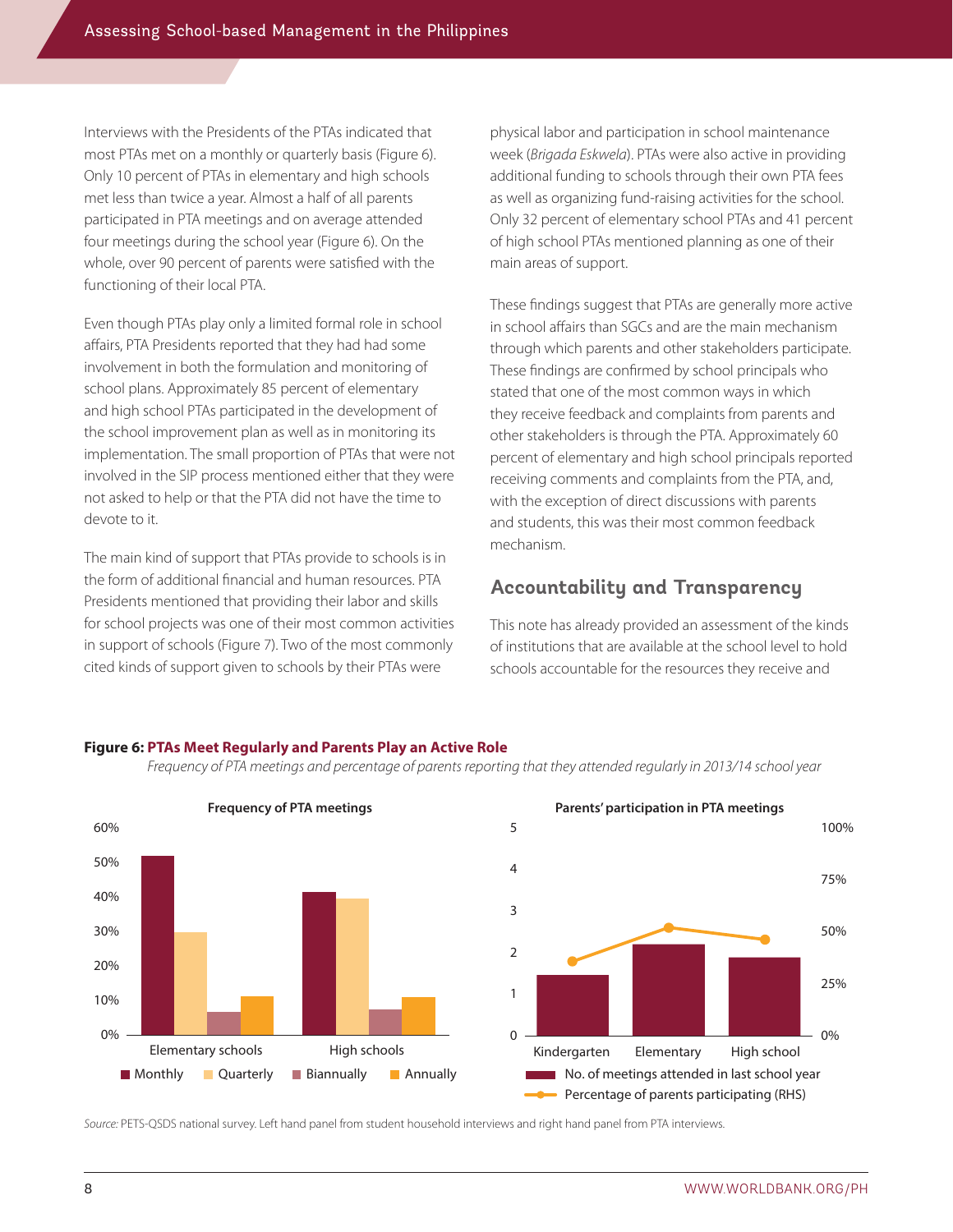



*Percentage of PTAs providing support by type, 2014*

*Source:* PETS-QSDS national survey – PTA interviews.

*Note:* Brigada Eskwela, or school maintenance week, happens at the start of the school year and the local community provides labor and resources to repair and tidy up school facilities.

ultimately for the education outcomes they deliver. This section focuses on the information that parents, PTAs, and SGCs can use to hold schools to account and ways in which parents and other stakeholders are able to provide feedback to schools.

While the PETS-QSDS enumerators were visiting schools, they noted that approximately 70 percent of elementary and high schools had some kind of notice board or transparency board where information was posted (Figure 8). However, many of these transparency boards were not publicly accessible. For example, around 40 percent of the transparency boards in elementary schools were located inside the principal's office or in the staff room.

Most schools do not display or publish up-to-date information on how they spend their discretionary resources. The proportion of schools, particularly high schools, that reported such information was low (Figure 8). The most common information posted in schools was reports on how they had spent their MOOE funds. However, in onethird of the cases where this information was included on the transparency board, it was over three months old. Information on how revenues from sources such as school canteen funds were reported in slightly over half of all elementary schools but in fewer than one-third of high schools.

Information on school performance was also rarely provided on publicly accessible notice boards. Only 41 percent of elementary schools and 12 percent of high schools placed information such as the results achieved by their students on the National Achievement Test and school dropout rates on transparency boards (Figure 8). While many schools do display this information, they usually do so within the principal's office, which is inaccessible to parents and other community stakeholders.

The limited availability of information provided by schools is perhaps a key reason why parents appear to be unaware of the kinds of financial resources that schools receive to fund improvements. Interviews with the parents of students in PETS-QSDS schools revealed that they had little knowledge of what resources the schools received. For example, only 40 percent of parents of elementary and high school students were aware that schools received MOOE funding from the national government. Even among the parents who were aware of this, fewer than half had received any information on how the funds had been allocated in their school over the previous year. School meetings and PTA meetings were the most common places where information on MOOE was disseminated. Fewer than 5 percent of elementary and high school parents reported obtaining this information from the transparency board at the school.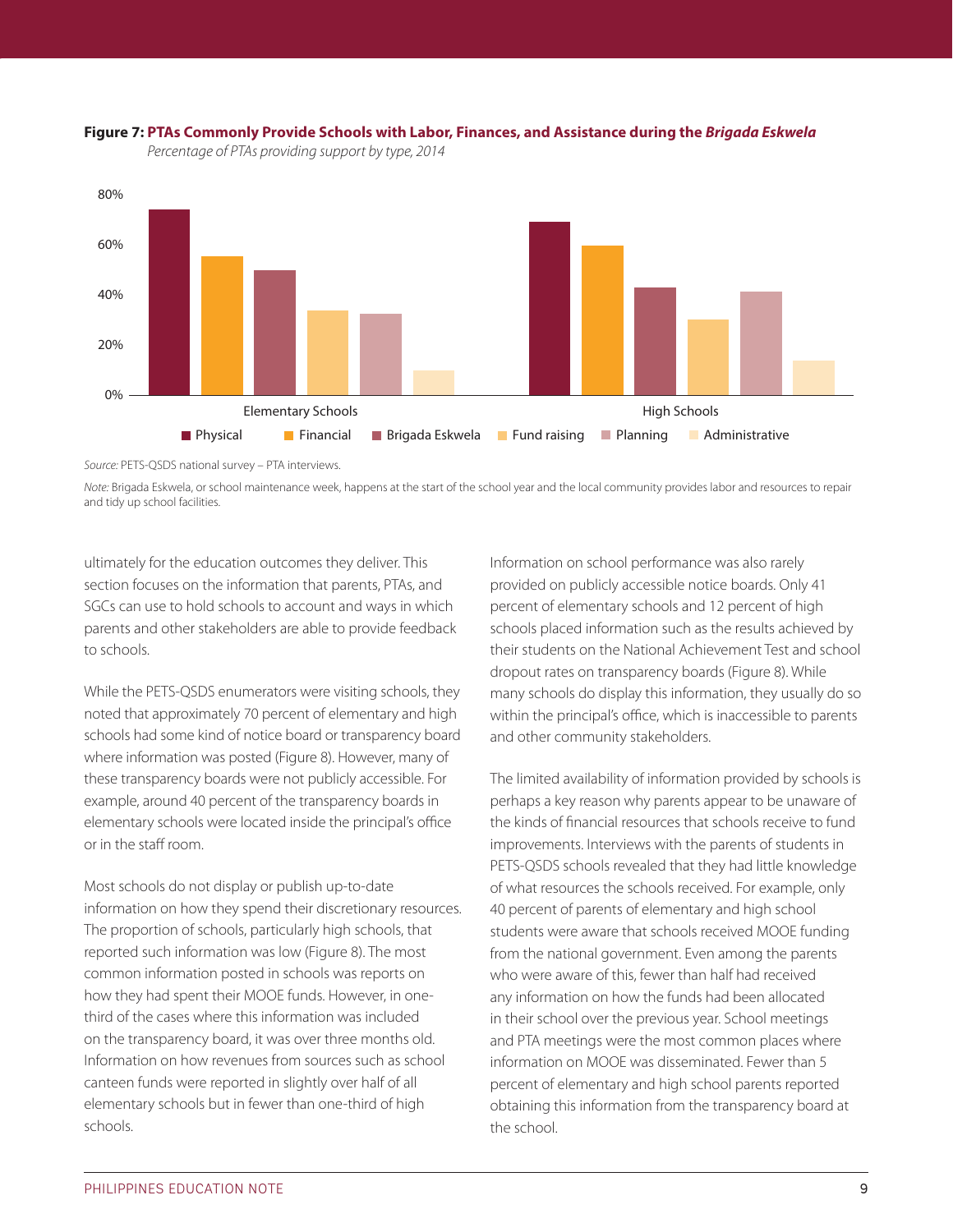#### **Figure 8: About a Half of Schools Have an Accessible Transparency Board but the Information Provided Is Frequently Limited**

*Percentage of schools with a transparency board and types of information posted on the boards, 2014*





*Source:* PETS-QSDS national survey – school level.

There are few other ways by which parents and other stakeholders can access information on school performance. As part of the school improvement planning process, schools are supposed to prepare an annual school report card that includes information on key school performance indicators such as the National Achievement Test (NAT) results and student progression indicators. Yet only around a half of parents of elementary and high school students said that they had been given such a card or even any information in the previous two school years. A similar proportion of parents reported that they had not even received a report card on their own child's progress.

Despite the limited provision of information by schools, parents on the whole felt that schools were fairly responsive and that there were a number of mechanisms in place for parents to provide feedback. Over 85 percent of parents either agreed or strongly agreed that schools provided opportunities for parents to file complaints on school-related issues. A similar proportion of parents of elementary and

high school students felt that their school worked well with other stakeholders to respond to the needs of learners.

Beyond school-level institutions, social accountability initiatives like Check My School do not appear to have had a significant impact. Check My School (CMS) is a project that uses mobile and internet technology to enable communities to monitor the quality of basic education services. The initiative involves local facilitators who mobilize communities to verify information on the status of their school. Any discrepancies between official government data and the data collected by the CMS are then brought to the attention of DepEd. Although the initiative began in 2011, its coverage appears to be quite small. Only 15 percent of elementary school principals and 20 percent of high school principals were aware of CMS, and only a small proportion of these schools had had any direct dealings with the initiative (Figure 9). For example, fewer than 5 percent of high schools had ever provided feedback through CMS.<sup>17</sup>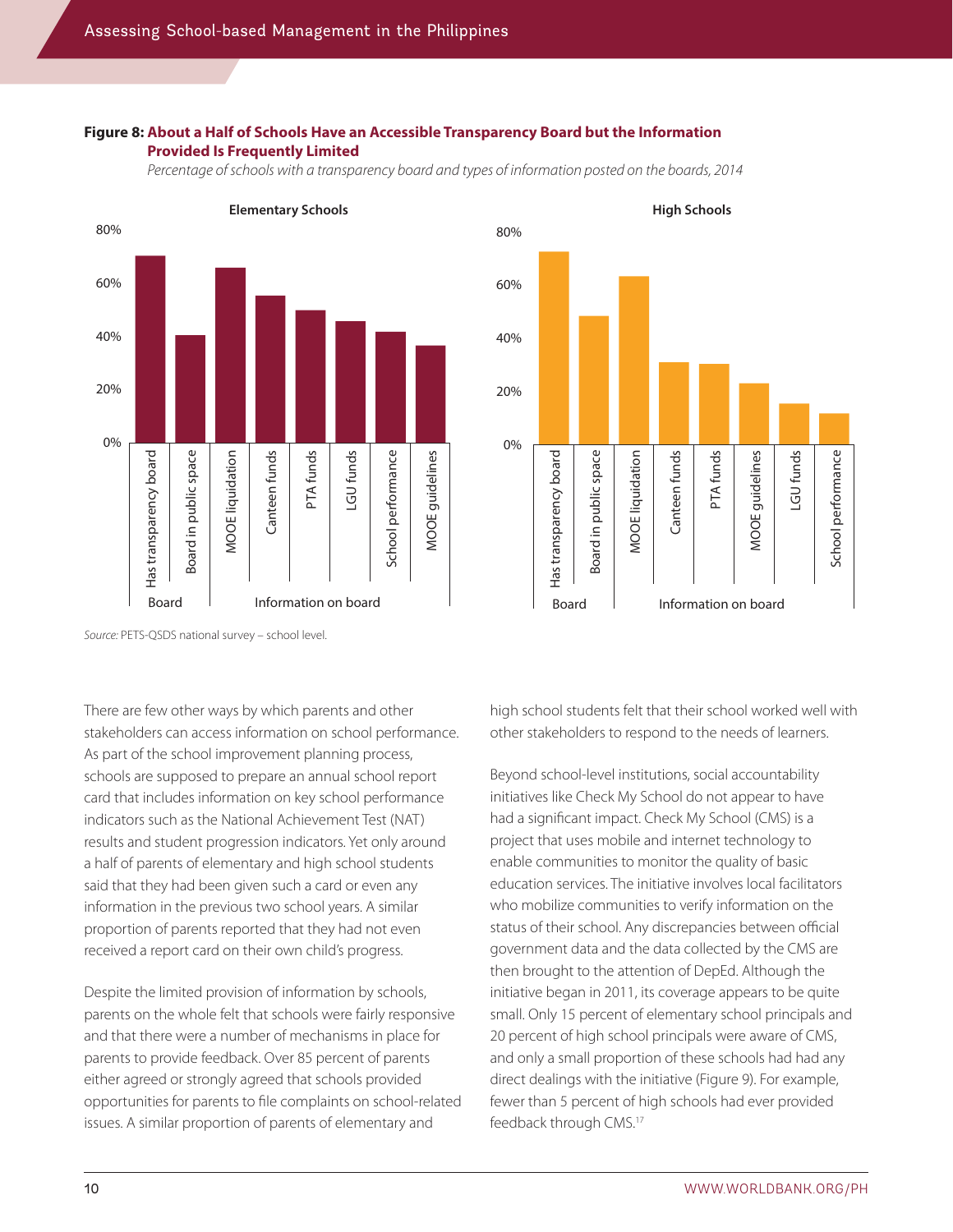#### **Figure 9: Social Accountability Initiatives like Check My School Do Not Work in Many Schools**





*Source:* PETS-QSDS national survey – school level.

Division and district supervisors from DepEd regularly visit schools to monitor their operations and to provide them with administrative and academic support. Elementary school principals reported that, since the start of the 2014/15 school year, they had received two visits on average from

the public schools district supervisor (PSDS) and one visit from division office supervisors (Figure 10). Given that the PETS-QSDS survey was administered in the last quarter of 2014, this means that the PSDS was visiting an average of once every two months and the division supervisors were

#### **Figure 10: Division and District Supervisors Carry Out School Monitoring Visits Regularly**

*Average number of visits to schools in first half of 2014/15 school year and issues covered*



*Source:* PETS-QSDS national survey – school level.

*Note:* Only issues that were discussed with the public schools district supervisor are reported for elementary schools.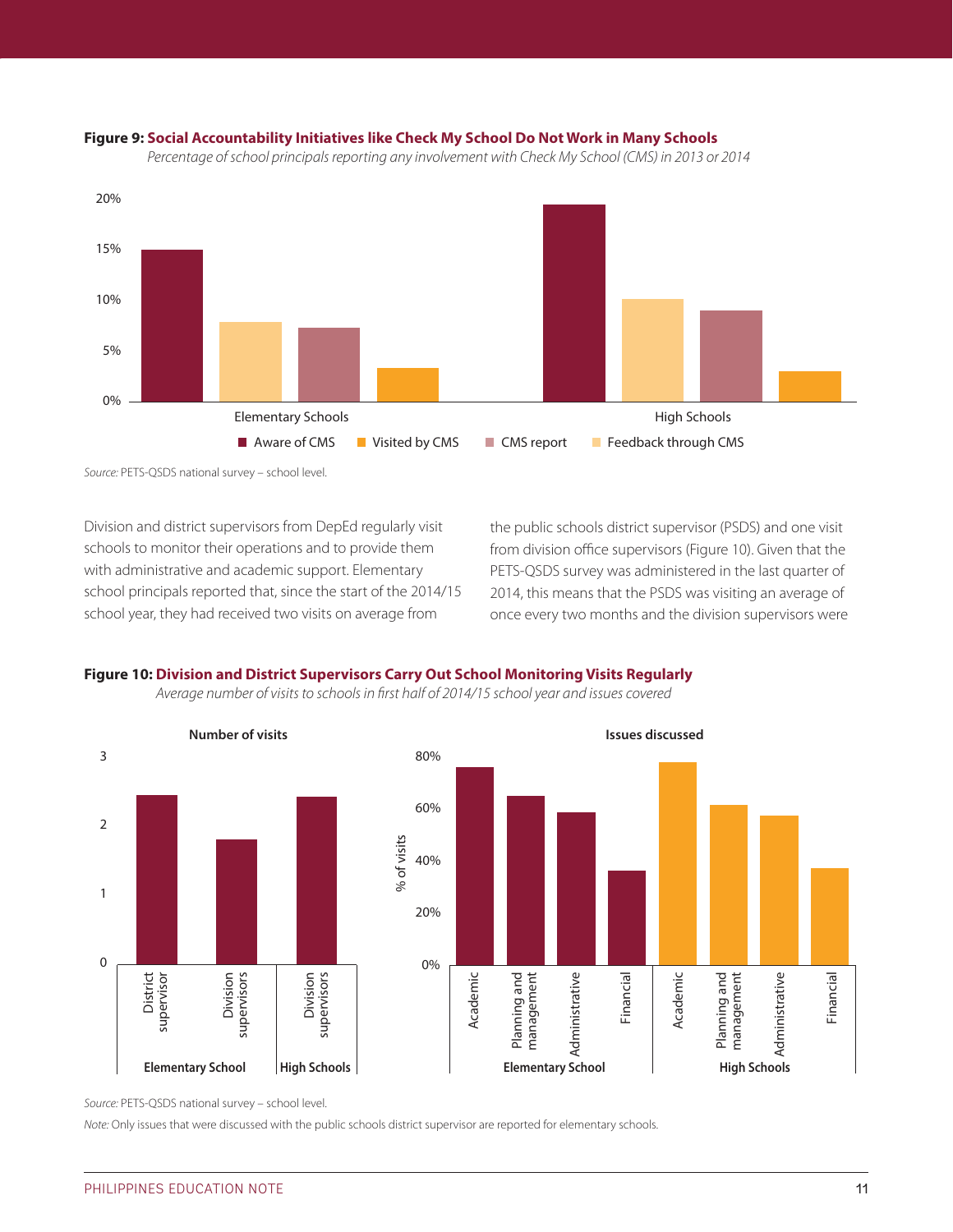visiting every quarter. Similarly, high schools were being visited by division supervisors every two months.18 These visits usually included academic supervision of classroom teaching and discussions with school principals on planning, management, and administration.

## **Policy Directions to Strengthen School-based Management**

The relatively low level of SBM implementation reported by schools in their own self-assessments highlights the need for DepEd to provide more support to schools. Providing school-level staff and SGC and PTA members with training on their roles and responsibilities has the potential to enable them to support schools in implementing all of the aspects of SBM. However, it is also likely that schools will

need support from district and division-level supervisors to help them to develop and implement better school improvement plans and to increase the effectiveness of PTAs and SGCs. This support could be provided during the existing visits that district and division supervisors make routinely to schools. A recent evaluation of training in Indonesia highlighted the importance of supervisors playing this kind of mentoring role in supporting school improvements (see Box 3).

Providing schools with more discretionary funding could support the implementation of SBM and increase the effectiveness of public spending. The small share of discretionary funding that schools currently receive limits their autonomy and ability to implement their school improvement plans. Less than 15 percent of school funding is controlled directly by schools, and much of this funding is spent on utility bills and routine supplies instead of on actions aimed at improving the learning

#### **Box 3: An Evaluation of School-based Management Training Activities in Indonesia**

In 2011, Indonesia embarked on a massive program to train school principals and school committee members on the core elements of school-based management, including planning, budgeting, and financial management. Approximately 650,000 people attended a three-day training event held in different locations across Indonesia. An evaluation of the program came to a number of important conclusions:

- • A follow-up survey of participants found that the materials covered under the training program were relevant to the needs of schools in terms of school-based management.
- The training program contributed to a number of changes at the school level particularly in terms of school governance. These positive findings were confirmed by interviews with parents and community members, which revealed that schools were using discretionary funds in a transparent and accountable way.
- Schools reported that they were better able to follow the central government's guidelines for reporting on their use of discretionary funds, which increased transparency and accountability.
- The follow-up survey highlighted overall improvements in the management of school operational funding, particularly by school committee members.
- The quality of training varied greatly across regions. There was a lack of supervision of the training events at the district level, which resulted in differences in the length of the training, class sizes, the capacity of trainers, and the quality of training facilities.

The majority of trainees interviewed in the follow-up survey felt that more guidance and assistance was needed to help them to implement the training elements in their own schools.

*Source:* Shaeffer, S. (2013). "BOS Training: Its Implementation, Impact, and Implications for the Development of Indonesia's Education System. An Independent Review" Report prepared for AusAID Indonesia, Jakarta.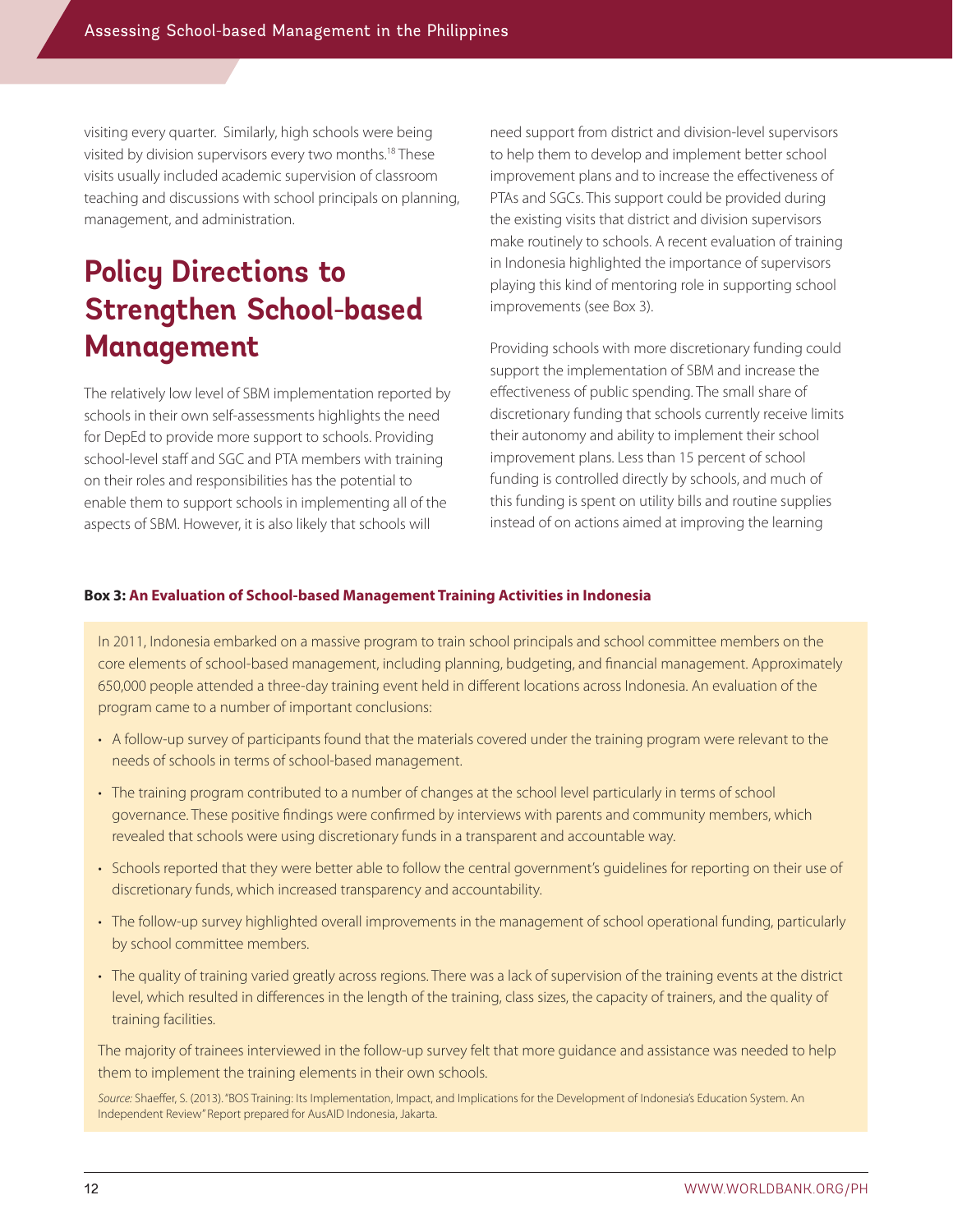outcomes of their students. DepEd has already embarked on a strategy to increase the level of school MOOE funds significantly, and this will go some way towards providing schools with the resources that they need.

The government should consider increasing the authority that schools have over the use of other school-level funding. For example, DepEd is currently engaged in a massive school infrastructure improvement program, but analysis of the PETS-QSDS survey has shown that the quality of classrooms and water and sanitation facilities built or rehabilitated under this program has generally been poor. Giving schools and the SGC a greater role during the planning and implementation of these improvement projects and giving schools the authority to certify project completion could improve the quality of these facilities in the future.<sup>19</sup>

This note has also highlighted the need for DepEd to provide greater support to schools that serve poorer communities. It has shown that poorer children generally attend schools where SBM implementation is less advanced and where fewer discretionary funds are available. The introduction of an equity component in the school MOOE funding formula would be one way to address these funding inequalities. For example, schools in remote areas and/or that serve disadvantaged groups could be given additional funding to account not only for differences in their own revenueraising abilities but also for the higher costs they incur to purchase school equipment and supplies and to attend training sessions. While more training and support for SBM implementation is needed throughout the Philippines, it is likely that additional help will be needed by the most disadvantaged schools.

Greater efforts are required to revitalize the role played by school governing councils in the school improvement planning process in schools across the Philippines. As DepEd considers devolving more of the public education budget to schools, it is vital that accountability structures and resource planning processes are strengthened. In particular, SGCs could be given greater responsibility for monitoring how schools use their MOOE funds as a supplement to DepEd's oversight mechanisms. For example, SGCs could become jointly responsible with the DepEd divisions office for signing off on schools' MOOE liquidation reports. If the SGCs are to take on an expanded role, then more training and support will need to be provided by DepEd to their members.

This note has shown that most parents of students are unaware of the existence of SGCs or their school's improvement plan. It seems clear that a campaign is urgently needed to increase the awareness of parents and other education stakeholders of the role of SGCs and school improvement plans. Recent evaluations in Indonesia and Pakistan have shown that it is possible to use old and new technologies to increase awareness. In Indonesia, an impact evaluation study showed that well-designed information campaigns using simple SMS text messages or school meetings can significantly increase public knowledge about schools' funding levels and responsibilities.<sup>20</sup> It also found that this increased knowledge led to higher levels of parental participation in school affairs. In Pakistan, a similar strategy was used in a successful pilot program to disseminate information about school councils.21 The pilot set up a call center and used inbound and outbound calls, robot calls, and SMS text messages to transmit important information on the role played by school councils and their members. An assessment of the pilot showed that the knowledge that school council members had of their roles and responsibilities had increased, while school principals reported an increase in the participation of the councils in school affairs.

This note has found that PTAs seemed to function well, with high participation rates by stakeholders and good relations with school principals. These findings suggest that parents and other stakeholders could participate to a greater extent in school improvement planning and in the management and oversight of school funds. However, it is also vital that the roles and responsibilities of SGCs and PTAs should be clarified by DepEd to ensure that there are no duplications in functions and that each institution fulfils its particular role.

Schools also need to make more information available to their stakeholders on how they use their funds and on the school's overall performance. This note has shown that many schools do not routinely share this kind of information with parents even though there are regulations obligating them to do so. Keeping parents informed can encourage them to expand their role in supporting schools and in holding schools to account. Schools in the Philippines are required to produce report cards on the performance of the school and of individual students, but this note has shown that this often does not happen. There is evidence from other countries that these report cards can have significant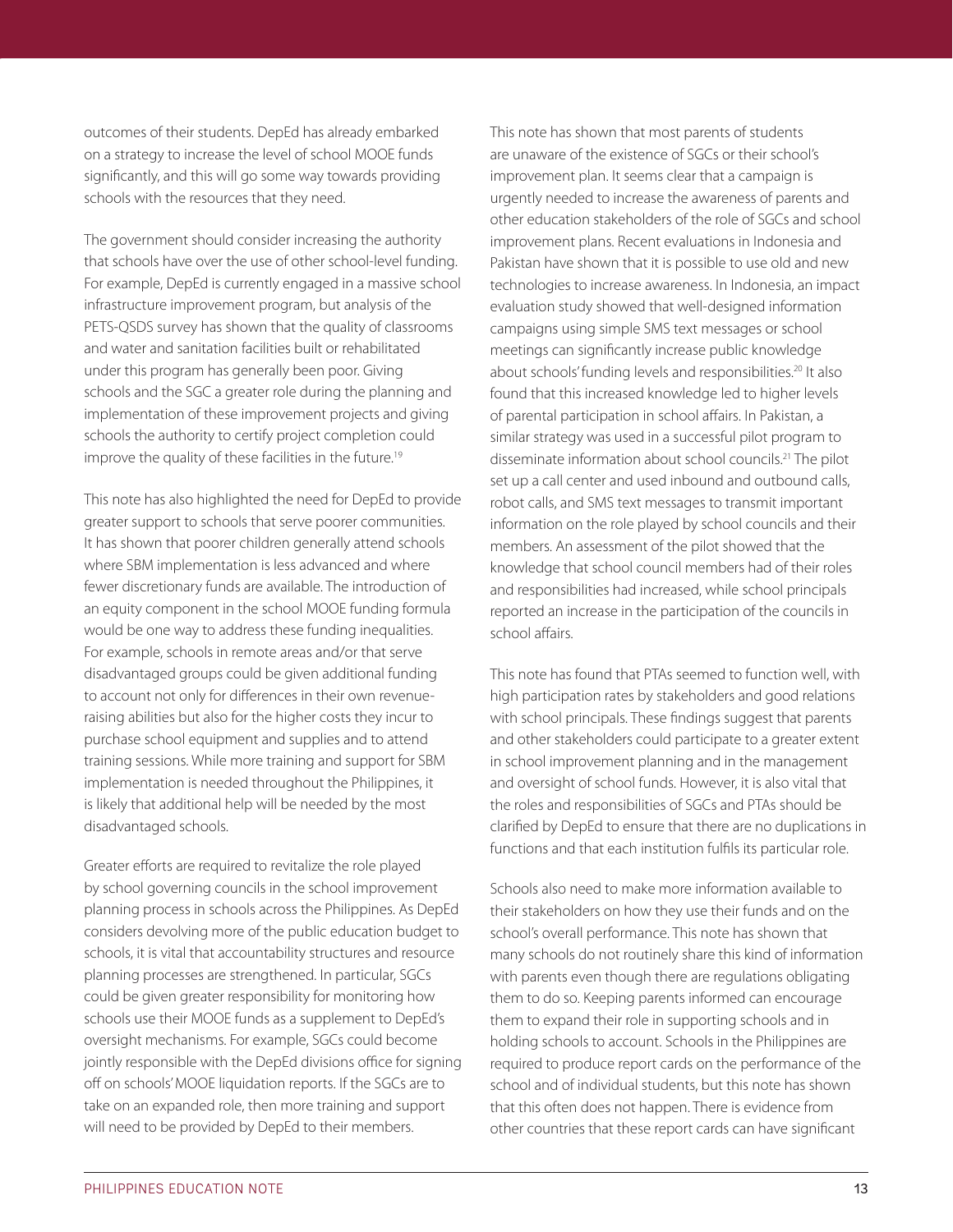benefits in terms of, for example, higher student test scores and reduced absenteeism by teachers (Box 4). Therefore, DepEd needs to ensure that its regulations requiring schools to produce report cards are enforced and to make parents aware that they are entitled to expect to be given more information on their children's schools.

The evidence from the Philippines clearly shows that the introduction of school-based management can have

enormous benefits in terms of better education outcomes. Schools around the country have already embarked on many of the reforms needed to realize these benefits. However, there is a need to revitalize school-level institutions and to increase the amount of information that schools provide to parents and other stakeholders on the services that the schools are providing. Only then will the full potential of school-based management to improve education outcomes be realized.

#### **Box 4: An Evaluation of School-based Management Training Activities in Uganda**

A randomized controlled trial in Uganda explored the impact of different interventions that used school report cards as a way for school managing committees to monitor performance. The two interventions that were tested were as follows:

- • *A standard scorecard.* School committee members were trained on how to use a school-level report card developed by education officials and NGOs.
- • *A participatory scorecard.* School committee members were trained and helped to produce a school-level report card that they themselves had developed and that included indicators of school progress agreed upon with the school.

Interventions like these can be expected to improve education outcomes by providing local communities with the information needed to hold their schools accountable. They can also encourage schools to improve their performance either through social pressure or through a closer collaboration between the school and community.

The experiment found that the participatory scorecard approach had a statistically significant impact on education outcomes. In terms of student learning, schools where the participatory scorecard was introduced had a statistically significant advantage in primary school test scores of approximately 0.2 standard deviations over control schools. Teacher attendance also improved, with teachers working in participatory scorecard schools being 13 percentage points more likely to be present than teachers in control schools.

The results for the standard scorecard approach were less promising. The experiment found no statistically significant effects on student learning although it did appear to have a positive effect on the attendance of some teachers.

The authors argue that the better outcomes for the participatory scorecard were primarily the result of increased cooperation between the school and the local community rather than because of differences in the information contained in the different scorecards. These findings suggest that using participatory methods to develop school report cards may improve education outcomes and strengthen the supporting role played by school committees.

*Source:* Barr, A., F. Mugisha, P. Serneels and A. Zeitlin. (2012). "Information and Collective Action in Community-based Monitoring of Schools: Field and Lab Experimental Evidence from Uganda." Unpublished paper.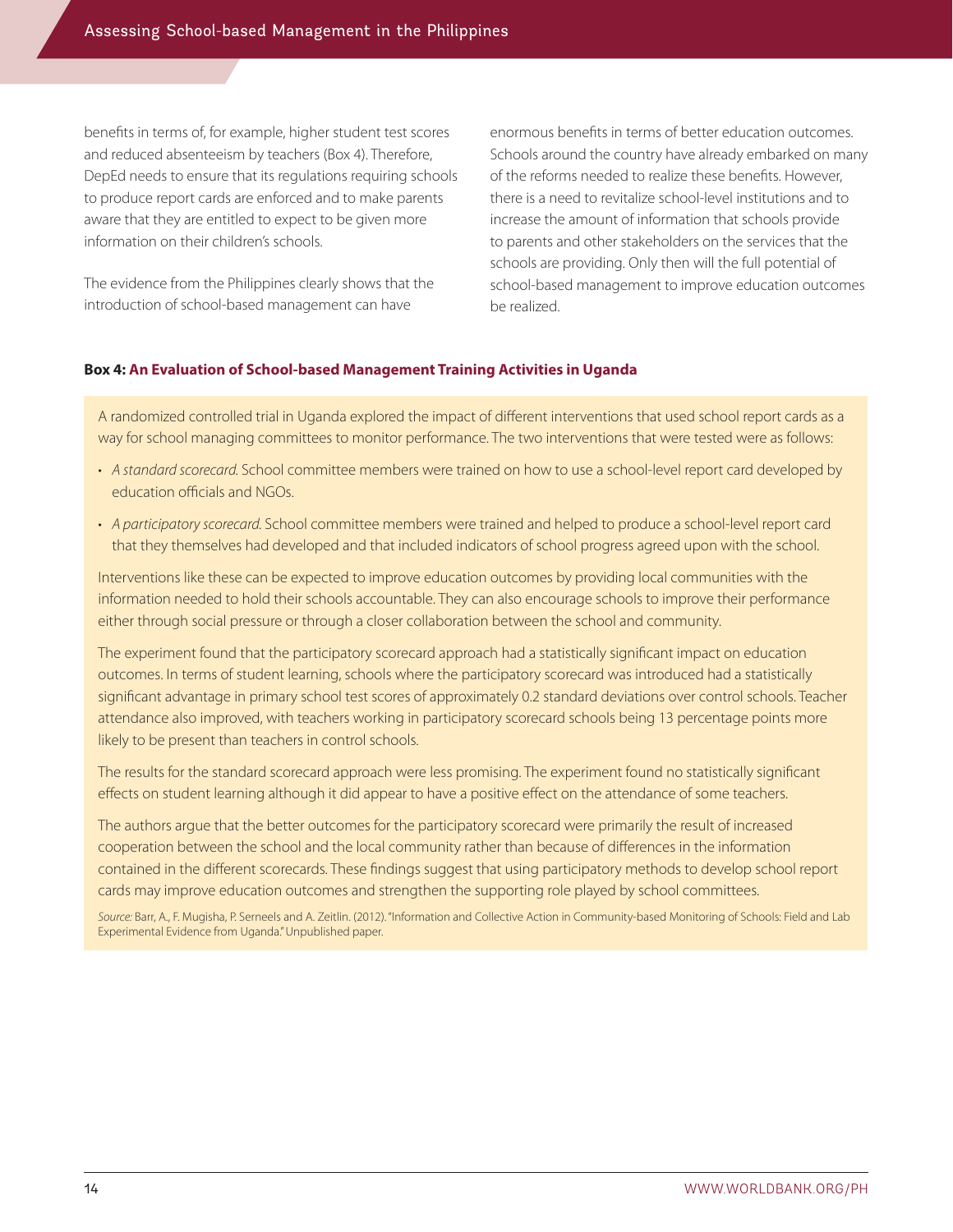#### **Table 1: Strengthening School-based Management**

| <b>Findings</b>                                                                                                                          | <b>Policy suggestions</b>                                                                                                                                                                                                                         |
|------------------------------------------------------------------------------------------------------------------------------------------|---------------------------------------------------------------------------------------------------------------------------------------------------------------------------------------------------------------------------------------------------|
| <b>Schools assess their level of SBM</b><br>implementation as low                                                                        | • Provide further training to school principals, school governing councils, and<br>parent-teacher associations on school-based management                                                                                                         |
|                                                                                                                                          | • Build the capacity of district and division supervisors to mentor schools in<br>the implementation of school-based management                                                                                                                   |
| Only a small share of school funding is<br>discretionary                                                                                 | • Increase central government MOOE funds to a level that will enable schools<br>to meet existing education service standards                                                                                                                      |
|                                                                                                                                          | • Increase the authority of schools over other funds (such as school<br>construction funding)                                                                                                                                                     |
| <b>SBM implementation is less advanced</b><br>and fewer discretionary funds are<br>available in schools that serve poorer<br>communities | • Introduce an equity component into the MOOE funding formula                                                                                                                                                                                     |
|                                                                                                                                          | • Provide additional supervisory support on school-based management to<br>schools serving disadvantaged groups                                                                                                                                    |
| <b>SGCs are not functioning as they were</b><br>designed to do                                                                           | • Clarify the roles and responsibilities of SGCs and PTAs                                                                                                                                                                                         |
|                                                                                                                                          | • Establish a role for the SGC in overseeing the use of school discretionary<br>funds                                                                                                                                                             |
|                                                                                                                                          | • Increase the knowledge of SGC members on their roles and responsibilities<br>through school-level training initiatives                                                                                                                          |
|                                                                                                                                          | • Conduct an information campaign to increase public awareness of the role<br>of SGCs and PTAs, the SIP, and the use of and the reporting requirements<br>associated with discretionary school funds (such as MOOE funds and<br>canteen revenues) |
| Transparency at the school level needs<br>to be increased                                                                                | • Strengthen monitoring by DepEd district and division offices of the<br>production of key information (such as school report cards and student<br>report cards) by schools                                                                       |
|                                                                                                                                          | • Enforce regulations on making information publicly available on school<br>performance and use of funds                                                                                                                                          |